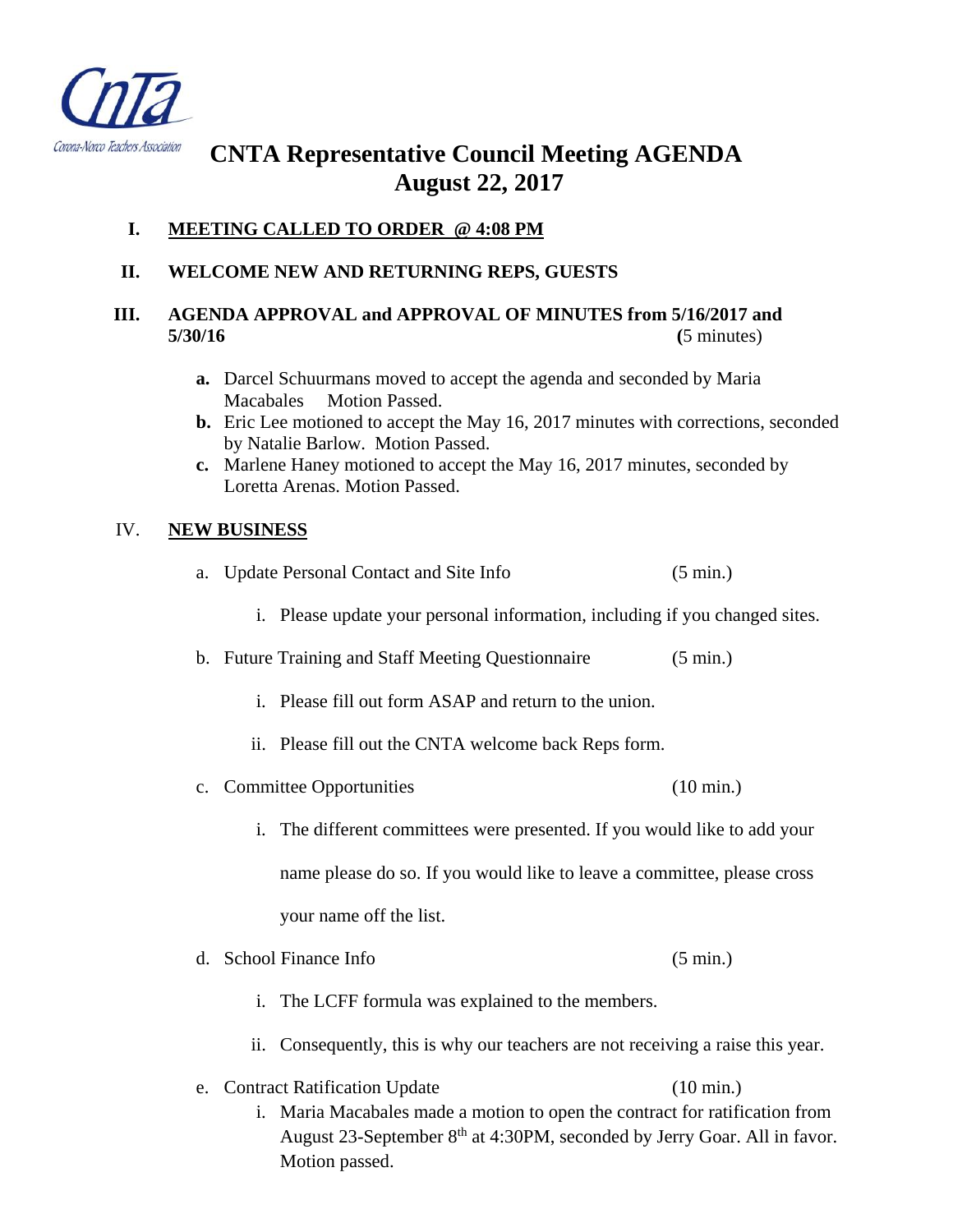|                                                                           |                                                                         | iii.       | ii. Tuesday, August 29 <sup>th</sup> will be a special Q & A listening session from 3:30-<br>5:00 to discuss any questions people have about the contract.<br>The changes to the contract have been posted on the website since May.<br>iv. Changes were reviewed.<br>v. Changes in Contract meeting dates: Elementary September 27 and<br>Secondary September 28 from 3:30-6:00. Will be paid. At the union<br>meeting with Reps and Admin.<br>vi. Members received a small dispersement in July for funds that weren't<br>spent during the year. |                    |  |
|---------------------------------------------------------------------------|-------------------------------------------------------------------------|------------|----------------------------------------------------------------------------------------------------------------------------------------------------------------------------------------------------------------------------------------------------------------------------------------------------------------------------------------------------------------------------------------------------------------------------------------------------------------------------------------------------------------------------------------------------|--------------------|--|
|                                                                           | f.                                                                      |            | Principal's Survey Update                                                                                                                                                                                                                                                                                                                                                                                                                                                                                                                          | $(3 \text{ min.})$ |  |
| i. Dr. Lin will meet with the School Board to talk about the survey soon. |                                                                         |            |                                                                                                                                                                                                                                                                                                                                                                                                                                                                                                                                                    |                    |  |
|                                                                           |                                                                         |            | Then he will meet with the admin to discuss any concerns.                                                                                                                                                                                                                                                                                                                                                                                                                                                                                          |                    |  |
|                                                                           |                                                                         |            | g. Kiwanis Bingo Event<br>i. On September $16th$ it will occur.                                                                                                                                                                                                                                                                                                                                                                                                                                                                                    | $(1 \text{ min.})$ |  |
|                                                                           |                                                                         | h. Raffles |                                                                                                                                                                                                                                                                                                                                                                                                                                                                                                                                                    | $(5 \text{ min.})$ |  |
| V.                                                                        | <b>REPORTS</b>                                                          |            |                                                                                                                                                                                                                                                                                                                                                                                                                                                                                                                                                    |                    |  |
|                                                                           |                                                                         |            | a. President's Report                                                                                                                                                                                                                                                                                                                                                                                                                                                                                                                              | $(5 \text{ min.})$ |  |
|                                                                           |                                                                         | i.         | Shared a Press Enterprise article                                                                                                                                                                                                                                                                                                                                                                                                                                                                                                                  |                    |  |
|                                                                           |                                                                         | ii.        | Spent the summer attending conferences: President's conference and                                                                                                                                                                                                                                                                                                                                                                                                                                                                                 |                    |  |
|                                                                           |                                                                         |            | Summer Institute.                                                                                                                                                                                                                                                                                                                                                                                                                                                                                                                                  |                    |  |
|                                                                           |                                                                         | 111.       | Had a new teacher breakfast, we had 65 new teachers                                                                                                                                                                                                                                                                                                                                                                                                                                                                                                |                    |  |
|                                                                           | iv. The magnets are from CNTA. The S day was printed on the wrong date. |            |                                                                                                                                                                                                                                                                                                                                                                                                                                                                                                                                                    |                    |  |
|                                                                           |                                                                         |            | The district made the correction and will reprint them.                                                                                                                                                                                                                                                                                                                                                                                                                                                                                            |                    |  |
|                                                                           |                                                                         |            |                                                                                                                                                                                                                                                                                                                                                                                                                                                                                                                                                    |                    |  |
|                                                                           |                                                                         |            | b. Vice President's Report                                                                                                                                                                                                                                                                                                                                                                                                                                                                                                                         | $(5 \text{ min.})$ |  |
|                                                                           |                                                                         |            | i. Went to the President's conference and the NEA/RA                                                                                                                                                                                                                                                                                                                                                                                                                                                                                               |                    |  |
|                                                                           |                                                                         | ii.        | We hosted a wellness day, very successful.                                                                                                                                                                                                                                                                                                                                                                                                                                                                                                         |                    |  |
|                                                                           | $c_{\cdot}$                                                             |            | Treasurer's Report                                                                                                                                                                                                                                                                                                                                                                                                                                                                                                                                 | $(3 \text{ min.})$ |  |
|                                                                           |                                                                         | i.         | The budget was reviewed as of June 30 <sup>th</sup> .                                                                                                                                                                                                                                                                                                                                                                                                                                                                                              |                    |  |
|                                                                           |                                                                         | ii.        | Our unrestricted fund has a larger balance now than a year ago at this                                                                                                                                                                                                                                                                                                                                                                                                                                                                             |                    |  |
|                                                                           |                                                                         |            | time.                                                                                                                                                                                                                                                                                                                                                                                                                                                                                                                                              |                    |  |
|                                                                           | d.                                                                      |            | <b>Executive Director Report</b>                                                                                                                                                                                                                                                                                                                                                                                                                                                                                                                   | $(3 \text{ min.})$ |  |

e. Director's Reports\* (15 min.)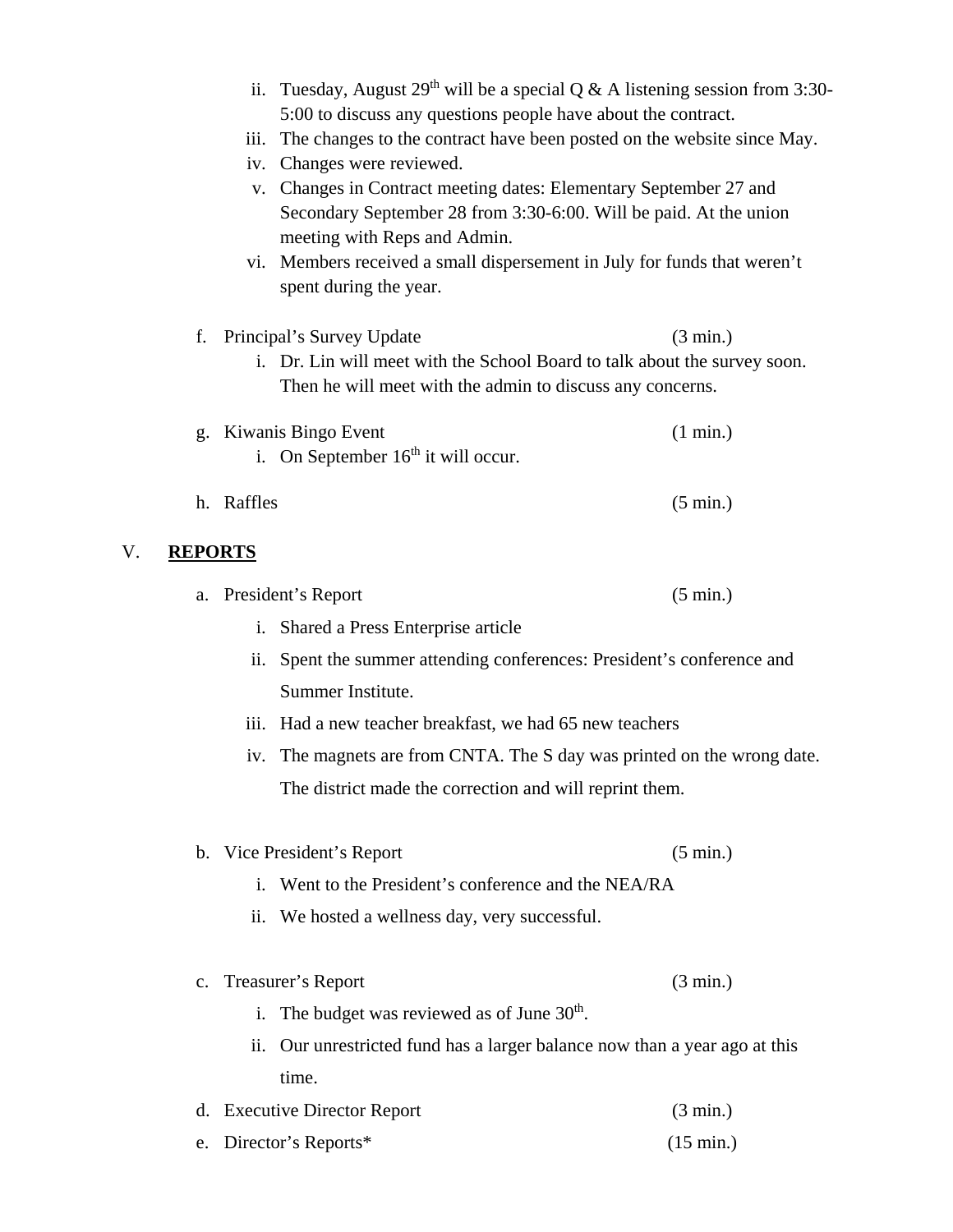- i. Tonya Spencer (Tk-3)
	- 1. Duty lottery situation
	- 2. RSP positions started full in elementary and overloading students
	- 3. Some schools did not get relief for CSR
	- 4. One year round school has uneven classes
	- 5. Iready is not ready at this point
	- 6. PBIS concerns and training during their lunch
	- 7. SPED mainstreaming issues are occurring
	- 8. Training for our new programs was not sufficient to learn how to implement the materials.
	- 9. Our new assessments: Iready (not for first tri K)  $&$  running records (k-2)
- ii. Jennifer DeVries (4-6)
	- 1. Discussed Staff Meeting and unions 10 min meetings
	- 2.  $1<sup>st</sup>$  Wednesday is the only day the principals have say, the leadership teams cannot create the agenda for the remaining Wednesdays.
	- 3. Iready is very slow trying to log kids on
	- 4. Technology at certain school it is inadequate
	- 5. We have LCAP site funds for technology needs
	- 6. S and P days, some schools are having procedures being emailed out.
- iii. Middle school
	- 1. ELA adoption issues
	- 2. HM hard texts: not allowing access to login online and textbooks
	- 3. Temp contract teachers are not being treated well by the district
	- 4. Iready is taking about 3 hours per subject matter to test  $(3 ELA + 3$ for Math)
	- 5. Our target rate is 38, but max kids are 42. If you have over class sizing if your total is over a specific number
- iv. Chris Rodriguez high school
	- 1. Facility and safety issues: please talk to admin first, if not resolved then come to CNTA.